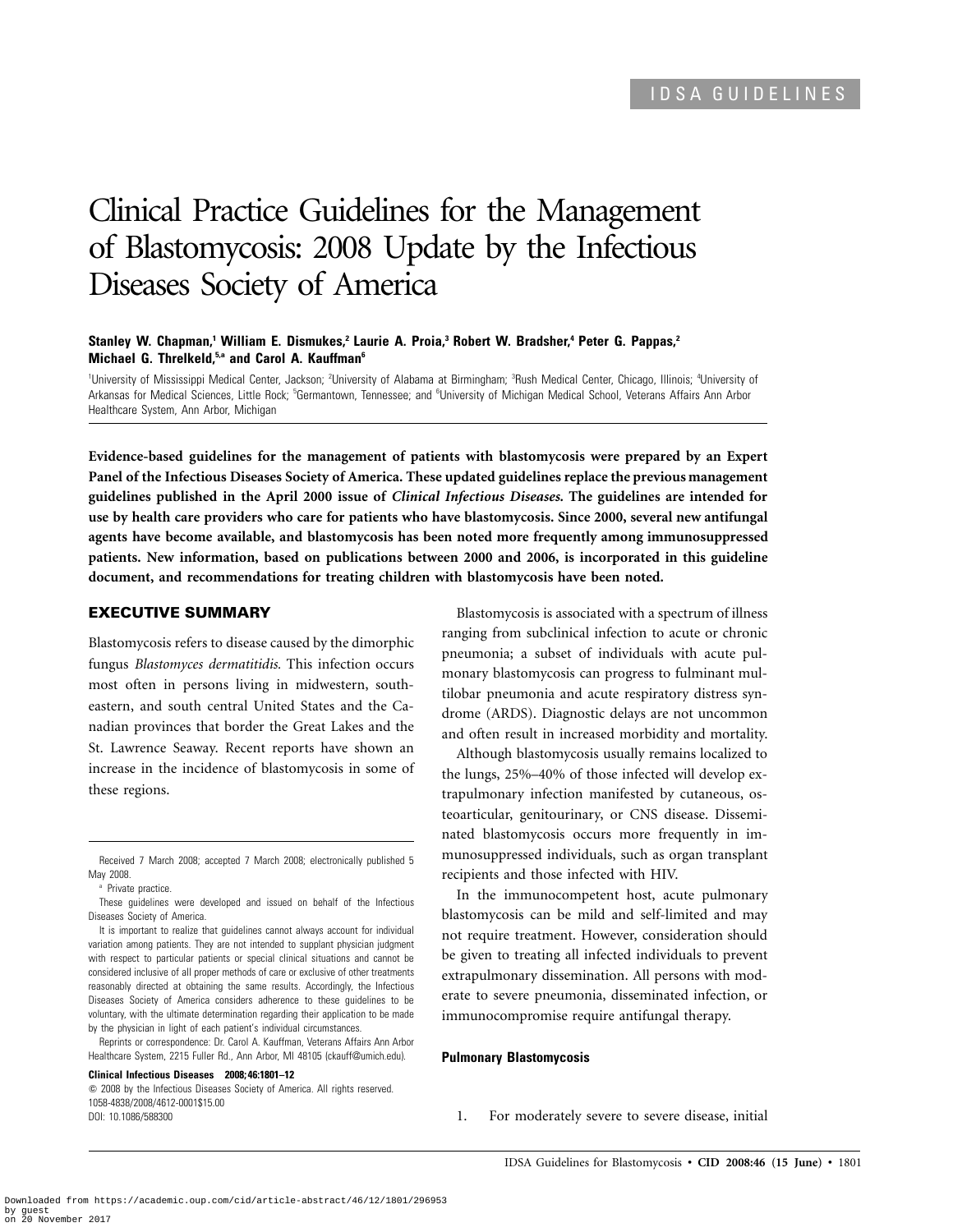treatment with a lipid formulation of amphotericin B (AmB) at a dosage of 3–5 mg/kg per day or AmB deoxycholate at a dosage of 0.7–1 mg/kg per day for 1–2 weeks or until improvement is noted, followed by oral itraconazole, 200 mg 3 times per day for 3 days and then 200 mg twice per day, for a total of 6–12 months, is recommended (A-III).

2. For mild to moderate disease, oral itraconazole, 200 mg 3 times per day for 3 days and then once or twice per day for 6–12 months, is recommended (A-II).

3. Serum levels of itraconazole should be determined after the patient has received this agent for at least 2 weeks, to ensure adequate drug exposure (A-III).

#### **Disseminated Extrapulmonary Blastomycosis**

4. For moderately severe to severe disease, lipid formulation AmB, 3–5 mg/kg per day, or AmB deoxycholate, 0.7–1 mg/kg per day, for 1–2 weeks or until improvement is noted, followed by oral itraconazole, 200 mg 3 times per day for 3 days and then 200 mg twice per day for a total of at least 12 months, is recommended (A-III).

5. For mild to moderate disease, oral itraconazole, 200 mg 3 times per day for 3 days and then once or twice per day for 6–12 months, is recommended (A-II).

Patients with osteoarticular blastomycosis should receive a total of at least 12 months of antifungal therapy (A-III).

7. Serum levels of itraconazole should be determined after the patient has received this agent for at least 2 weeks, to ensure adequate drug exposure (A-III).

#### **CNS Blastomycosis**

8. AmB, given as a lipid formulation at a dosage of 5 mg/ kg per day over 4–6 weeks followed by an oral azole, is recommended. Possible options for azole therapy include fluconazole, 800 mg per day, itraconazole, 200 mg 2 or 3 times per day, or voriconazole, 200–400 mg twice per day, for at least 12 months and until resolution of CSF abnormalities (B-III).

#### **Treatment for Immunosuppressed Patients with Blastomycosis**

9. AmB, given as a lipid formulation, 3–5 mg/kg per day, or AmB deoxycholate, 0.7–1 mg/kg per day, for 1–2 weeks or until improvement is noted, is recommended as initial therapy for patients who are immunosuppressed, including those with AIDS (A-III).

10. Itraconazole, 200 mg 3 times per day for 3 days and then twice per day, is recommended as step-down therapy after the patient has responded to initial treatment with AmB and should be given to complete a total of at least 12 months of therapy (B-III).

11. Serum levels of itraconazole should be determined after the patient has received this agent for at least 2 weeks, to ensure adequate drug exposure (A-III).

12. Lifelong suppressive therapy with oral itraconazole, 200 mg per day, may be required for immunosuppressed patients if immunosuppression cannot be reversed (A-III) and in patients who experience relapse despite appropriate therapy (C-III).

# **Treatment for Blastomycosis in Pregnant Women and in Children**

13. During pregnancy, lipid formulation AmB, 3–5 mg/ kg per day, is recommended (A-III). Azoles should be avoided because of possible teratogenicity (A-III).

14. If the newborn shows evidence of infection, treatment is recommended with AmB deoxycholate, 1.0 mg/kg per day (A-III).

15. For children with severe blastomycosis, AmB deoxycholate, 0.7–1.0 mg/kg per day, or lipid formulation AmB, at a dosage of 3–5 mg/kg per day, is recommended for initial therapy, followed by oral itraconazole, 10 mg/kg per day (up to 400 mg per day) as step-down therapy, for a total of 12 months (B-III).

16. For children with mild to moderate infection, oral itraconazole, at a dosage of 10 mg/kg per day (to a maximum of 400 mg orally per day) for 6–12 months, is recommended  $(B-III).$ 

17. Serum levels of itraconazole should be determined after the patient has received this agent for at least 2 weeks, to ensure adequate drug exposure (A-III).

## **INTRODUCTION**

Blastomycosis is a systemic pyogranulomatous disease caused by the thermally dimorphic fungus *B. dermatitidis.* This disease occurs most commonly in defined geographic regions, hence its designation as an endemic mycosis. In North America, blastomycosis usually occurs in the southeastern and south central states that border the Mississippi and Ohio Rivers, the midwestern states and Canadian provinces that border the Great Lakes, and a small area of New York and Canada adjacent to the St. Lawrence Seaway [1–5]. In these regions of endemicity, several studies have documented the presence of areas of hyperendemicity where the rate of blastomycosis is unusually high. Point-source outbreaks have been associated with occupational and recreational activities, frequently along streams or rivers, that result in exposure to moist soil enriched with decaying vegetation [3].

<sup>1802</sup> • **CID 2008:46 (15 June)** • Chapman et al.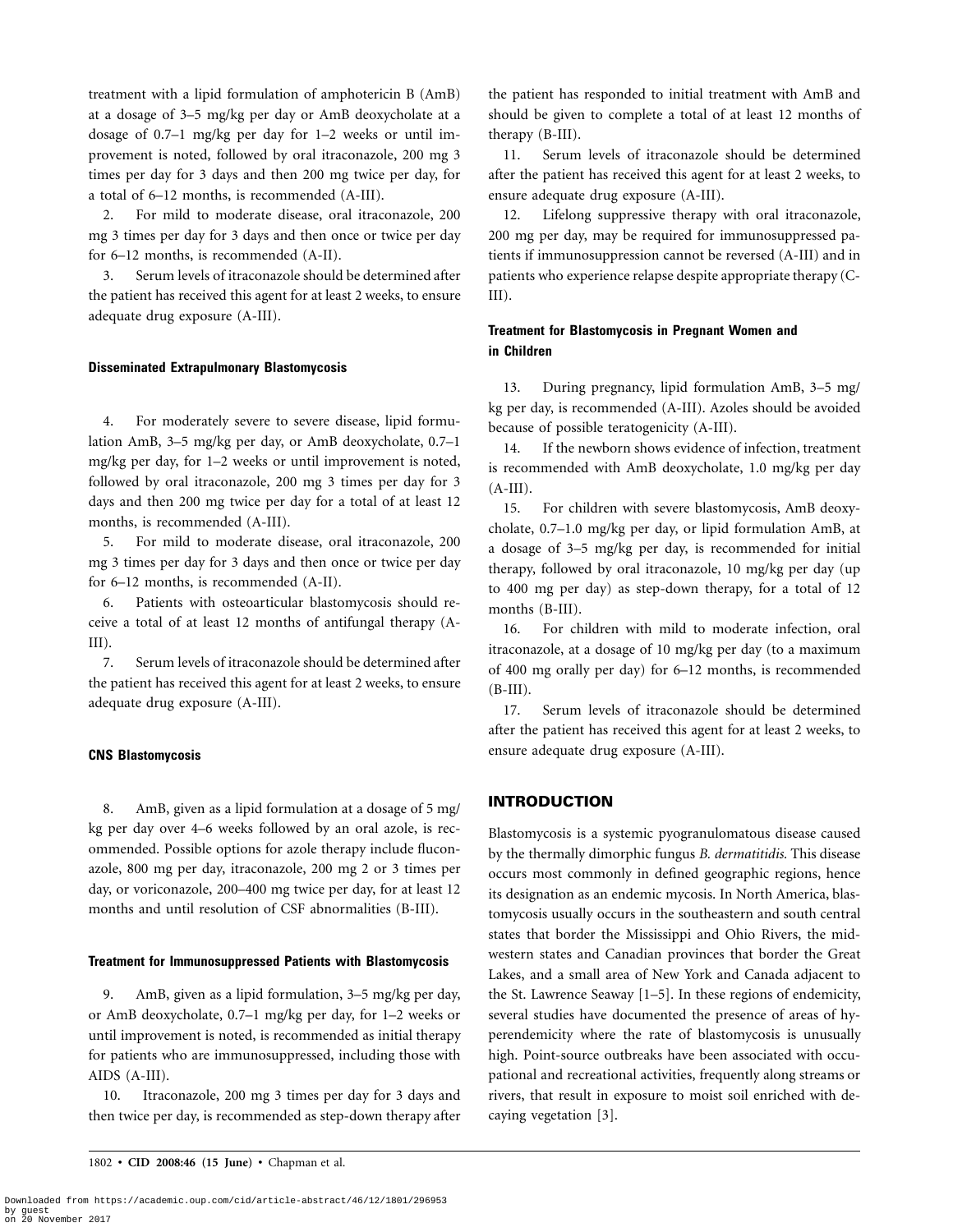Initial infection results from inhalation of conidia into the lungs, although primary cutaneous blastomycosis has infrequently been reported after dog bites and accidental inoculation in the laboratory or while performing an autopsy [6]. The clinical spectrum of blastomycosis is varied, including asymptomatic infection, acute or chronic pneumonia, and disseminated disease. As defined in point-source epidemics, asymptomatic infection occurs in at least 50% of infected persons [2]. Symptomatic disease develops after an incubation period of 30–45 days. Acute pulmonary blastomycosis mimics community-acquired bacterial pneumonia. Spontaneous cures of symptomatic acute infection have been well documented, but the frequency of such cures has not been clearly defined [7].

Blastomycosis can present as chronic pneumonia with clinical manifestations that are indistinguishable from tuberculosis, other fungal infections, and cancer. Alveolar infiltrates, mass lesions that mimic bronchogenic carcinoma, and fibronodular interstitial infiltrates are the most common radiographic findings [8]. Diffuse pulmonary infiltrates associated with ARDS occur infrequently but are, unfortunately, associated with a very high mortality rate [9].

Extrapulmonary disease has been described in as many as two-thirds of patients with chronic blastomycosis. In several studies, however, extrapulmonary disease was found in 25%– 40% of patients with blastomycosis [4, 5, 10, 11]. The skin, bones, and genitourinary system are the most frequent sites of extrapulmonary disease. Patients frequently present with cutaneous lesions without having clinically active pulmonary disease. CNS involvement is rare, except in immunocompromised patients. As many as 40% of patients with AIDS who have blastomycosis have CNS disease, which is manifested as either mass lesions or meningitis [12].

The Panel addressed the following clinical questions:

I. What is the treatment for pulmonary blastomycosis?

II. What is the treatment for disseminated, extrapulmonary blastomycosis?

III. What is the treatment for CNS blastomycosis?

IV. What is the treatment for immunosuppressed patients with blastomycosis?

V. What is the treatment for blastomycosis for pregnant women and children?

# **PRACTICE GUIDELINES**

"Practice guidelines are systematically developed statements to assist practitioners and patients in making decisions about appropriate health care for specific clinical circumstances [13]. Attributes of good guidelines include validity, reliability, reproducibility, clinical applicability, clinical flexibility, clarity, multidisciplinary process, review of evidence, and documentation" [13].

## **METHODS**

## **Panel Composition**

A panel of experts prepared these guidelines; the panel was composed of the authors of the guidelines, all infectious diseases specialists from North America with expertise in blastomycosis. The panelists have both clinical and laboratory experience in blastomycosis (Appendix, table A1).

## **Literature Review and Analysis**

For the 2007 update, the Expert Panel completed the review and analysis of literature on the treatment of blastomycosis that has been published since 2000 and reviewed the older literature as well. Computerized literature searches of PubMed (January 2000 through July 2007) were performed. Only English-language literature was reviewed. Searches focused on studies of humans but included a few experimental animal studies and in vitro studies.

The search yielded 62 articles: 30 case reports, 16 reviews, 1 clinical practice guideline, and 15 studies. Only 1 randomized, comparative treatment trial comparing AmB with 2-hydroxystilbamidine for the treatment of blastomycosis has been reported [14]. There are no randomized, blinded trials comparing the currently available agents for the treatment of blastomycosis. However, several prospective, multicenter treatment trials of individual antifungal agents were reviewed and accorded the greatest importance. Prospective and retrospective studies that represented the treatment experience of single institutions and individual case reports were given an intermediate importance. Finally, selected reports dealing with the in vitro susceptibility of *B. dermatitidis* and experimental animal models were considered to be relevant but of lowest importance.

# **Process Overview**

In evaluating the evidence with regard to the treatment of blastomycosis, the Panel followed a process used in the development of other IDSA guidelines. The process included a systematic weighting of the quality of the evidence and the grade of recommendation (table 1) [15]. Recommendations for the treatment of blastomycosis were derived primarily from case reports and nonrandomized treatment trials (table 2).

## **Consensus Development Based on Evidence**

The Panel met on 7 occasions via teleconference to complete the work of the guideline. The purpose of the teleconferences was to discuss the questions to be addressed, to make writing assignments, and to discuss recommendations. All members of the panel participated in the preparation and review of the draft guideline. Feedback from external peer reviews was obtained. The guideline was reviewed and approved by the Stan-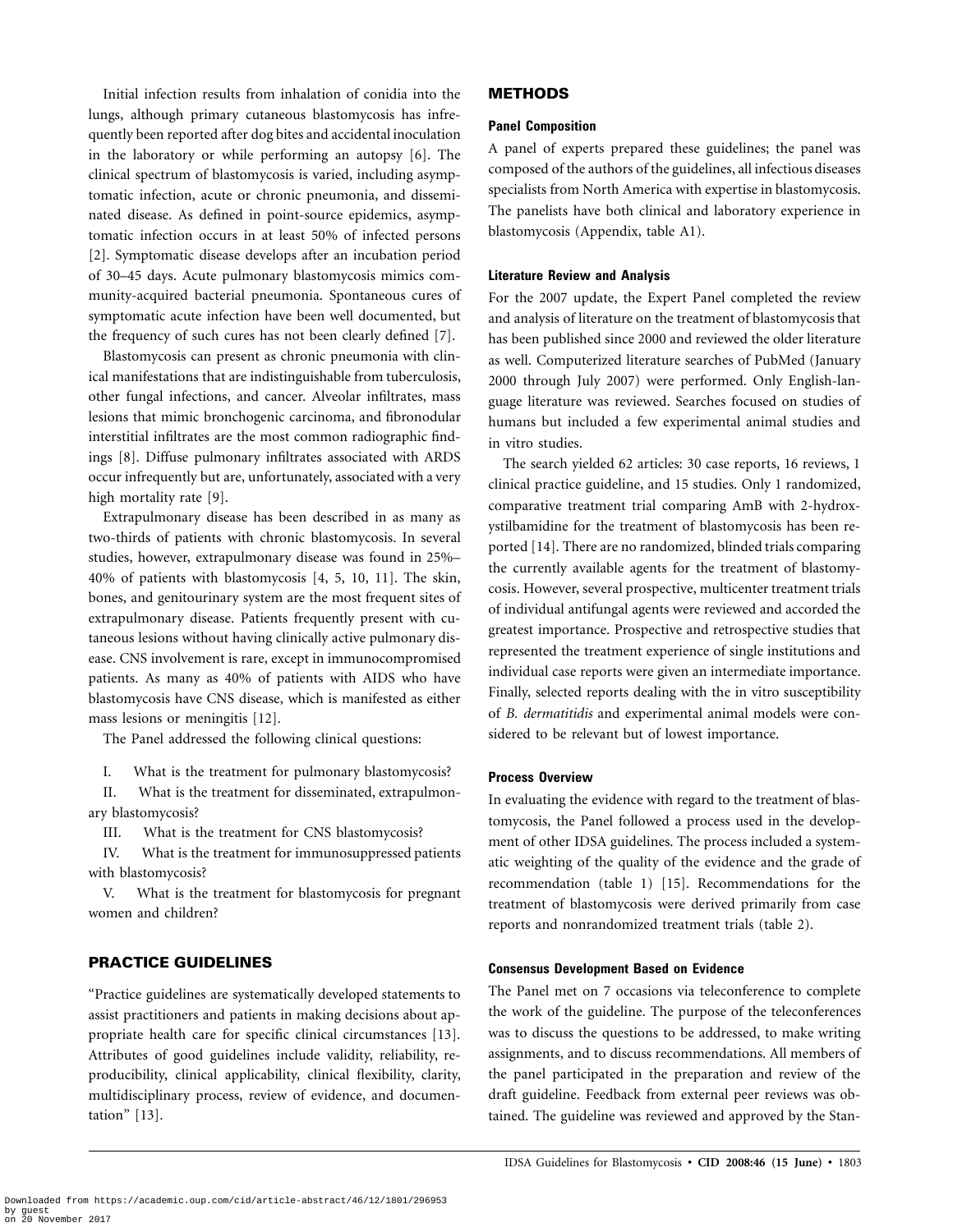**Table 1. Infectious Diseases Society of America–United States Public Health Service grading system for ranking recommendations in clinical guidelines.**

| Category, grade            | Definition                                                                                                                                                                                                                                            |  |  |
|----------------------------|-------------------------------------------------------------------------------------------------------------------------------------------------------------------------------------------------------------------------------------------------------|--|--|
| Strength of recommendation |                                                                                                                                                                                                                                                       |  |  |
| A                          | Good evidence to support a recommendation for use                                                                                                                                                                                                     |  |  |
| B                          | Moderate evidence to support a recommendation for use                                                                                                                                                                                                 |  |  |
| C                          | Poor evidence to support a recommendation                                                                                                                                                                                                             |  |  |
| Quality of evidence        |                                                                                                                                                                                                                                                       |  |  |
|                            | Evidence from $\geq 1$ properly randomized, controlled trial                                                                                                                                                                                          |  |  |
|                            | Evidence from $\geq 1$ well-designed clinical trial, without randomization; from co-<br>hort or case-controlled analytic studies (preferably from >1 center); from<br>multiple time-series; or from dramatic results from uncontrolled<br>experiments |  |  |
| Ш                          | Evidence from opinions of respected authorities, based on clinical experience,<br>descriptive studies, or reports of expert committees                                                                                                                |  |  |

dards and Practice Guidelines Committee (SPGC) and the Board of Directors before dissemination.

# **Guidelines and Conflicts of Interest**

All members of the Expert Panel complied with the IDSA policy on conflicts of interest, which requires disclosure of any financial or other interest that might be construed as constituting an actual, potential, or apparent conflict. Members of the Expert Panel were provided the IDSA's conflict of interest disclosure statement and were asked to identify ties to companies developing products that might be affected by promulgation of the guideline. Information was requested about employment, consultancies, stock ownership, honoraria, research funding, expert testimony, and membership on company advisory committees. The Panel made decisions on a case-by-case basis as to whether an individual's role should be limited as a result of a conflict. No limiting conflicts were identified.

#### **Revision Dates**

At annual intervals, the Panel Chair, the SPGC liaison advisor, and the Chair of the SPGC will determine the need for revisions to the guideline on the basis of an examination of current literature. If necessary, the entire Panel will be reconvened to discuss potential changes. When appropriate, the Panel will recommend revision of the guideline to the SPGC and the IDSA Board for review and approval.

## **RESULTS**

*Diagnostic issues. B. dermatitidis* is readily isolated from respiratory secretions in most cases of infection with lung involvement. In 1 series, culture yielded the organism in 86% of sputum and in 100% of bronchial washings in specimens from patients with documented pulmonary disease [16]. Culture confirmation should be sought in every suspected case but is usually not the first indicator of the diagnosis [17].

Direct visualization of the organism in cytologic and histologic specimens has been the most commonly used method for rapid diagnosis of blastomycosis [16, 17]. Respiratory specimens treated with potassium hydroxide or calcofluor white or stained with Papanicolaou stain have a sensitivity of 50%–90% [16, 18]. Histopathological examination of tissue specimens with use of methenamine silver or periodic acid-Schiff (PAS) stain is the usual diagnostic method for extrapulmonary disease.

A commercial test for *Blastomyces* antigen in specimens of urine, blood, and other fluids is available as an additional method of rapid diagnosis of blastomycosis [19]. In a series of 4 pediatric cases, urine antigen detection established the diagnosis of blastomycosis in 2 of the 3 patients with negative sputum cytology results but subsequent positive culture results [20]. The urine antigen assay shows cross-reactivity with other fungi, particularly *Histoplasma capsulatum,* and the role that this test should play in the diagnosis of blastomycosis has not been established [19].

Serological testing by complement fixation and immunodiffusion methods lacks both sensitivity and specificity in the diagnosis of blastomycosis [16]. Newer EIAs have shown improved sensitivity, but there are insufficient clinical data to recommend their use as a routine diagnostic tool [21].

*Antifungal agents.* AmB is used in the treatment of patients who have severe blastomycosis and for those who have CNS involvement [22–24]. Most experience has been with the deoxycholate formulation [23]. Use of AmB deoxycholate in total doses of  $>1$  g has been reported to result in cure without relapse for 77%–91% of patients [24], and total doses of  $>2$  g have shown cure rates of 97% [21]. A large series of patients from Mississippi confirmed an 86% response rate with a relapse rate of 4% and a mortality rate of 10% for patients who were treated

Downloaded from https://academic.oup.com/cid/article-abstract/46/12/1801/296953 by guest on 20 November 2017

<sup>1804</sup> • **CID 2008:46 (15 June)** • Chapman et al.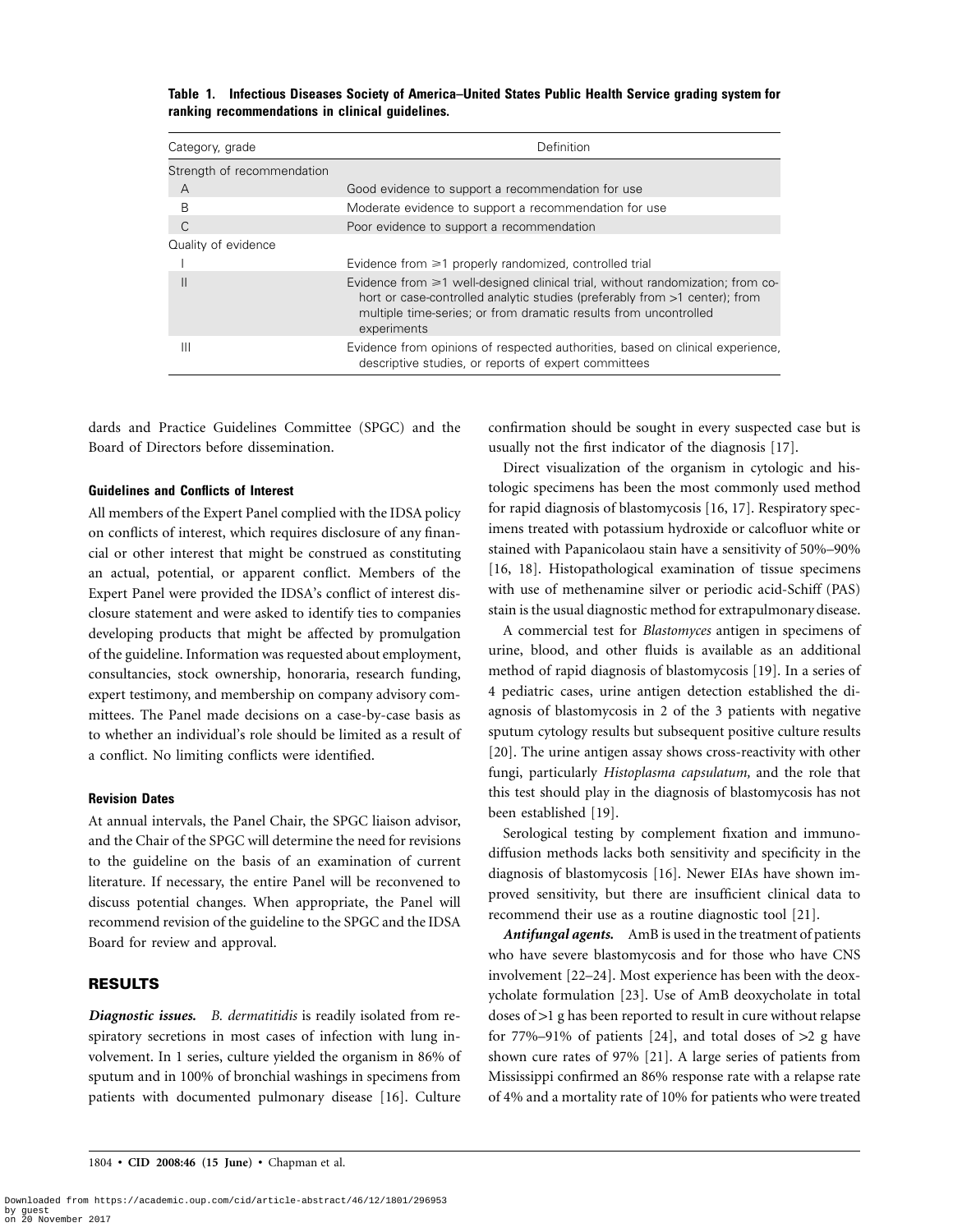| Manifestation                            | Preferred treatment                                                                                                                                                                                     | Class              | Comments                                                                                                                                                                                                                                                                                                               |  |
|------------------------------------------|---------------------------------------------------------------------------------------------------------------------------------------------------------------------------------------------------------|--------------------|------------------------------------------------------------------------------------------------------------------------------------------------------------------------------------------------------------------------------------------------------------------------------------------------------------------------|--|
| Moderately severe to severe pulmonary    | Lipid AmB, 3-5 mg/kg per day, or deoxycholate AmB, 0.7-1<br>mg/kg per day, for 1–2 weeks, followed by itraconazole,<br>200 mg bid for 6–12 months                                                       | $\equiv$<br>$\neq$ | The entire course of therapy can be given with deoxycholate AmB to a<br>conazole therapy after the patient's condition improves. The lipid for-<br>total of 2 g; however, most clinicians prefer to use step-down itra-<br>mulations of AmB have fewer adverse effects.                                                |  |
| Mild to moderate pulmonary               | Itraconazole, 200 mg once or twice per day for 6-12 months                                                                                                                                              | $\bar{=}$          |                                                                                                                                                                                                                                                                                                                        |  |
| Moderately severe to severe disseminated | Lipid AmB, 3-5 mg/kg per day, or deoxycholate AmB, 0.7-1<br>mg/kg per day, for 1-2 weeks, followed by itraconazole,<br>12 months<br>200 mg bid for                                                      | $rac{1}{4}$        | The entire course of therapy can be given with deoxycholate AmB to a<br>conazole therapy after the patient's condition improves. The lipid for-<br>total of 2 g; however, most clinicians prefer to use step-down itra-<br>mulations of AmB have fewer adverse effects. Treat osteoarticular<br>disease for 12 months. |  |
| Mild to moderate disseminated            | Itraconazole, 200 mg once or twice per day for 6-12 months                                                                                                                                              | $\bar{=}$          | Treat osteoarticular disease for 12 months.                                                                                                                                                                                                                                                                            |  |
| CNS disease                              | Lipid AmB, 5 mg/kg per day for 4-6 weeks is preferred, <sup>9</sup> fol-<br>lowed by an oral azole for at least 1 year                                                                                  | $\equiv$           | zole, 200 mg 2-3 times per day, or voriconazole, 200-400 mg twice<br>Step-down therapy can be with fluconazole, 800 mg per day, itracona-<br>per day. Longer treatment may be required for immunosuppressed<br>patients.                                                                                               |  |
| Immunosuppressed patients                | Lipid AmB, 3-5 mg/kg per day, or deoxycholate AmB, 0.7-1<br>mg/kg per day, for 1–2 weeks, followed by itraconazole,<br>200 mg bid for 12 months                                                         | $\frac{1}{4}$      | Life-long suppressive treatment may be required if immunosuppression<br>cannot be reversed.                                                                                                                                                                                                                            |  |
| Pregnant women                           | Lipid AmB, 3-5 mg/kg per day                                                                                                                                                                            | $rac{1}{4}$        | Azoles should not be used during pregnancy.                                                                                                                                                                                                                                                                            |  |
|                                          | Children with moderately severe to severe disease Deoxycholate AmB, 0.7-1 mg/kg per day, or lipid AmB, 3-5<br>mg/kg per day, for 1-2 weeks, followed by itraconazole,<br>10 mg/kg per day for 12 months | $\equiv$           | Children tolerate deoxycholate AmB better than adults do; maximum<br>dose of itraconazole should be 400 mg per day.                                                                                                                                                                                                    |  |
| Children with mild to moderate disease   | Itraconazole, 10 mg/kg per day for 6-12 months                                                                                                                                                          |                    | B-III Maximum dose, 400 mg per day.                                                                                                                                                                                                                                                                                    |  |

NOTE. AmB, amphotericin B; bid, twice per day. **NOTE.** AmB, amphotericin B; bid, twice per day.

<sup>a</sup> In animal models of fungal meningitis, liposomal AmB achieves higher CNS levels than do other lipid formulations. Hence, many infectious diseases experts recommend liposomal AmB as the preferred lipid formulation<br>for t In animal models of fungal meningitis, liposomal AmB achieves higher CNS levels than do other lipid formulations. Hence, many infectious diseases experts recommend liposomal AmB as the preferred lipid formulation for the treatment of CNS fungal infections.

**Table 2. Summary of recommendations.**

Table 2. Summary of recommendations.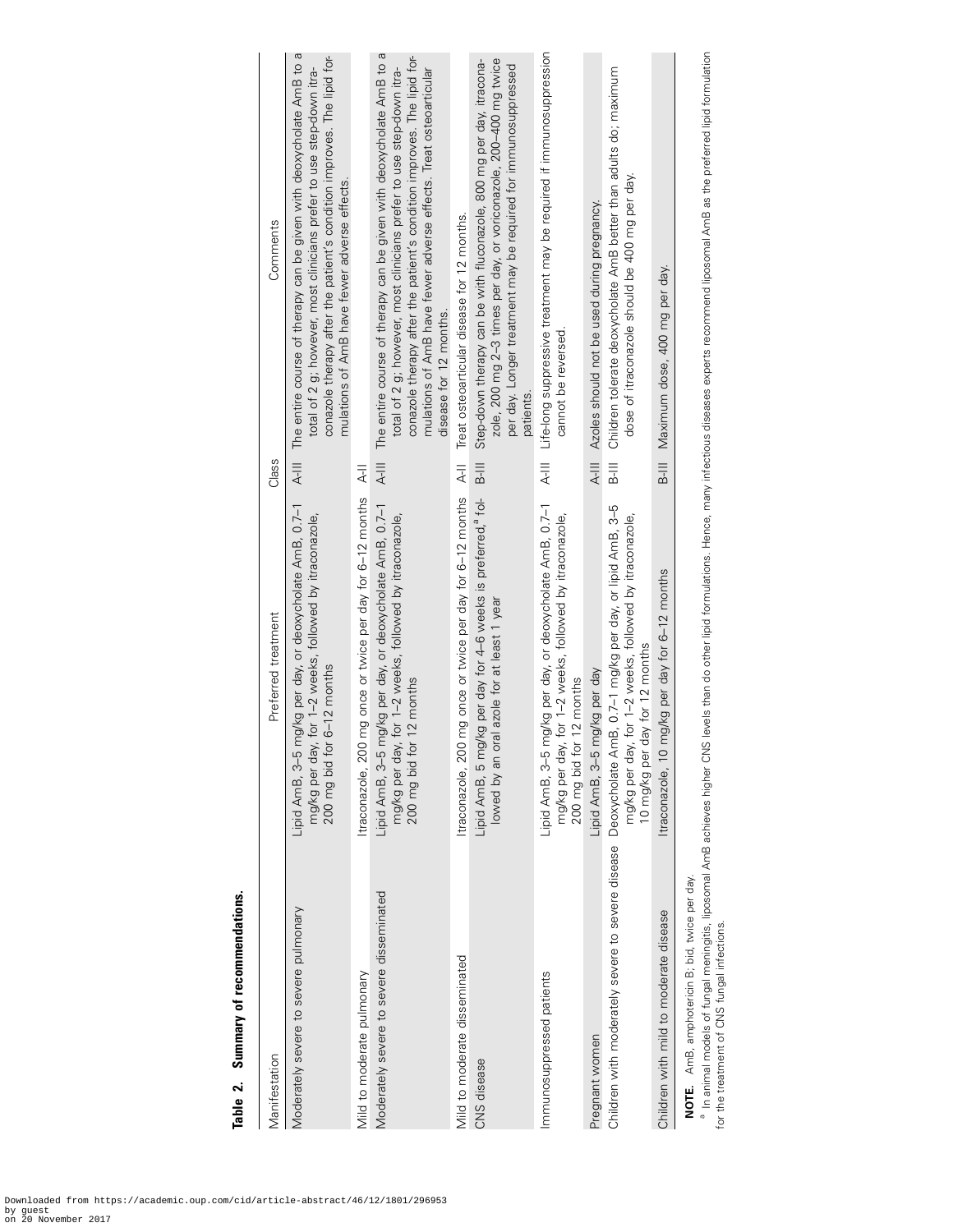with AmB deoxycholate [11]. Although effective, AmB is now rarely used as sole therapy for blastomycosis. Step-down therapy to an azole after an initial response is noted with AmB has become the standard of care.

Lipid preparations of AmB are effective in animal models of blastomycosis [25], but they have not been studied in controlled trials involving humans. However, clinical experience indicates that the lipid formulations should be equally as efficacious as the deoxycholate formulation and are associated with less toxicity [26–30].

Ketoconazole was the first azole shown to be an effective alternative to AmB in the treatment of immunocompetent patients with mild to moderate blastomycosis. Cure rates of 70%– 85% were reported from several open-label treatment trials [11, 31, 32]. However, relapse rates were 10%–14% in these trials. Although effective, this agent is seldom used because of the high incidence of serious adverse effects, especially with use of the higher dosages sometimes required for treatment.

Compared with ketoconazole, itraconazole has enhanced antimycotic activity and is better tolerated by patients. Itraconazole has replaced ketoconazole as the first-line agent for the treatment of non–life-threatening, non-CNS blastomycosis. In a prospective, phase 2 clinical trial, itraconazole was effective for 90% of patients treated with 200–400 mg per day [33]. For compliant patients who completed at least 2 months of therapy, a success rate of 95% was noted. No therapeutic advantage was noted for patients treated with the higher doses, compared with those patients treated with 200 mg per day. Bradsher [24] noted similar success for a cohort of 42 patients treated with itraconazole at a dosage of 200 mg per day.

Itraconazole comes in 2 oral dosage forms: a 100-mg capsule and a solution of 100 mg/10 mL. It is recommended that doses of 1200 mg per day be given as 2 divided doses. The capsule formulation of itraconazole is best absorbed when taken with food, and agents that decrease stomach acidity should be avoided. In contrast, itraconazole solution should be taken on an empty stomach and does not require gastric acidity for absorption.

The role of fluconazole in the treatment of blastomycosis is limited. The results of a small pilot study of treatment with 200–400 mg per day of fluconazole were disappointing, with a successful outcome noted for only 15 (65%) of the 23 patients [34]. Higher dosages of fluconazole (400–800 mg per day) showed enhanced efficacy [35]; a successful outcome was noted for 34 (87%) of 39 patients treated for a mean duration of 8.9 months. Because fluconazole has excellent penetration into the CNS, it may have some role in the treatment of CNS blastomycosis even though clinical experience in treatment of this condition is limited.

In vitro and animal data demonstrate that the extendedspectrum azoles—voriconazole and posaconazole—have activity against *B. dermatitidis* [36–39]. There have been reports of successful use of voriconazole for treatment of refractory blastomycosis and for treatment of immunosuppressed patients [40, 41]. In particular, voriconazole has been used as an alternative agent for patients who have CNS blastomycosis [29, 42– 44], given its ability to achieve adequate concentrations in brain and CSF [45]. To date, there have been no reports of the use of posaconazole for the treatment of blastomycosis.

Drug-drug interactions are a major clinical issue in the use of azole antifungal agents. The azoles exert their antifungal activity through inhibition of cytochrome P450 pathways in the fungal cell membrane. Mammalian cytochrome P450 pathways are inhibited to a varying extent by each azole, and itraconazole and voriconazole are extensively metabolized by hepatic cytochrome P450 enzymes. Additionally, itraconazole is an inhibitor and a substrate of p-glycoprotein, and posaconazole is eliminated through glucuronidation, which leads to other important drug-drug interactions. Up-to-date prescribing information should be reviewed before initiating azole therapy in any patient who is taking other medications.

All azoles have been reported to cause hepatitis. Hepatic enzymes should be measured before starting therapy, at least at 2 and 4 weeks after therapy has begun, and every 3 months during therapy.

The echinocandins—caspofungin, micafungin, and anidulafungin—have intermediate to poor in vitro activity against *B. dermatitidis* and should not be used for treating blastomycosis [37, 46].

*Therapeutic drug monitoring.* Optimization of itraconazole therapy for treatment of systemic fungal infections is strongly recommended. Blood concentrations vary widely in patients receiving itraconazole. Serum concentrations are∼30% higher with use of the solution formulation than with the capsule formulation, but wide intersubject variability exists. Itraconazole concentrations in serum should be determined only after a steady state has been reached, which takes ∼2 weeks. Serum levels should be determined to ensure adequate absorption, to monitor changes in the dosage of itraconazole or the addition of interacting medications, and to assess adherence. Because of its long half-life, serum concentrations of itraconazole vary little during a 24-h dosing interval, and the blood specimen can be collected at any time relative to drug administration. A serum concentration associated with treatment failure of blastomycosis has not been identified. It is recommended that a serum level  $>1.0 \mu g/mL$  be achieved. Similarly, a serum concentration associated with an increased risk of toxicity has not been defined, but concentrations  $>10.0 \mu g/mL$  are probably unnecessary and potentially toxic. When measured by highpressure liquid chromatography, both itraconazole and its bioactive hydroxy-itraconazole metabolite are reported, the sum of which should be considered in assessing drug levels.

<sup>1806</sup> • **CID 2008:46 (15 June)** • Chapman et al.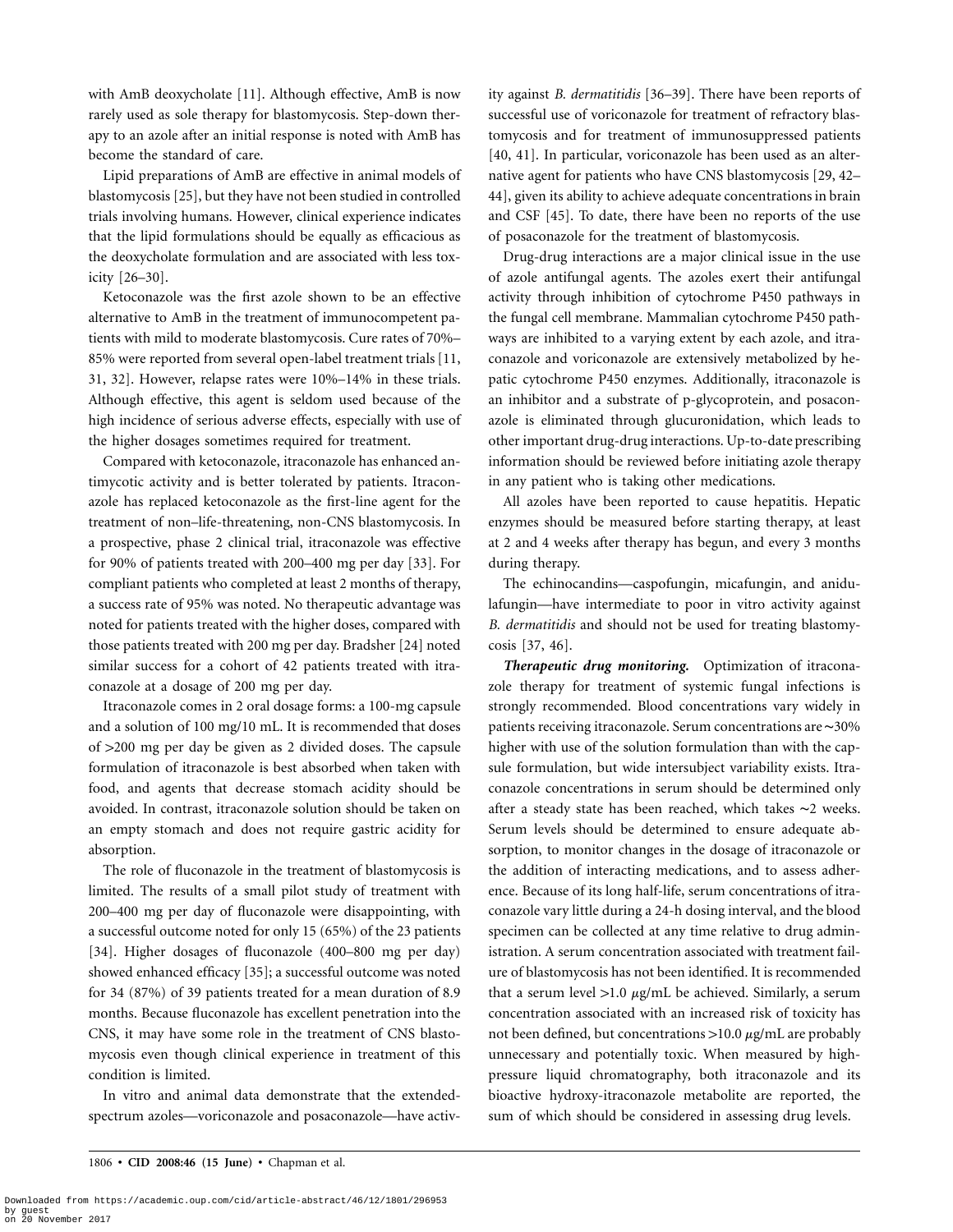Because of nonlinear pharmacokinetics in adults and genetic differences in metabolism, there is both intrapatient and interpatient variability in serum voriconazole concentrations [47]. Therapeutic drug monitoring, although not standard of care, may be considered in some patients receiving treatment with voriconazole, because drug toxicity has been observed when patients have higher serum concentrations and reduced clinical response has been observed when patients have lower concentrations [48–50].

*Relapse.* Relapse of blastomycosis in immunocompetent patients is uncommon with use of recommended treatment regimens but has been reported to occur even months after the end of treatment with amphotericin deoxycholate, ketoconazole, or itraconazole [11, 31, 32]. Bradsher et al. [31] noted relapse in 2 patients treated with ketoconazole for at least 6 months, with median follow-up of 17 months [31]. National Institute of Allergy and Infectious Diseases Mycoses Study Group evaluations of therapy showed 4 relapses among patients receiving ketoconazole treatment of 400 mg per day [32]. Among patients receiving itraconazole therapy for at least 2 months, 1 patient experienced relapse at 6 months after the end of treatment [33]. Physicians should consider observing patients after therapy has ended for a period of at least 6 months. When that is not possible, patients should be advised to seek further evaluation if their symptoms recur.

Data are limited, but antigen detection might prove useful in monitoring response to treatment and in predicting relapse. In a series of 4 pediatric cases, 3 patients who responded to treatment with itraconazole had significant reductions of the urine antigen levels. The fourth patient, who was nonadherent to treatment and experienced relapse after the end of treatment, had persistently high urine antigen levels [20].

# **GUIDELINE RECOMMENDATIONS FOR THE TREATMENT OF BLASTOMYCOSIS**

**I. What Is the Treatment for Pulmonary Blastomycosis?**

#### **Recommendations**

1. For moderately severe to severe disease, initial treatment with a lipid formulation of AmB at a dosage of 3–5 mg/ kg per day or AmB deoxycholate at a dosage of 0.7–1 mg/kg per day for 1–2 weeks or until improvement is noted, followed by oral itraconazole, 200 mg 3 times per day for 3 days and then 200 mg twice per day, for a total of 6–12 months, is recommended (A-III).

2. For mild to moderate disease, oral itraconazole, 200 mg 3 times per day for 3 days and then once or twice per day for 6–12 months, is recommended (A-II).

3. Serum levels of itraconazole should be determined after

the patient has been receiving treatment with this agent for at least 2 weeks, to ensure adequate drug exposure (A-III).

*Evidence summary.* The decision to treat patients with blastomycosis involves consideration of the clinical form and severity of disease, the immunocompetence of the patient, and the toxicity of the antifungal agent. In a few selected cases of acute pulmonary blastomycosis in which clinical resolution has occurred before the diagnosis is established, therapy may be withheld [7], but currently, even those patients who have resolution of radiographic findings before sputum culture results are determined to be positive for *B. dermatitidis* are usually treated with itraconazole to prevent development of extrapulmonary disease. All immunocompromised patients and patients with moderate or severe pulmonary disease should be treated.

Intravenous AmB deoxycholate, in cumulative doses of  $>1$ g, results in cure without relapse in 70%–91% of patients with blastomycosis [24]. Currently, it is unusual for patients to be treated solely with AmB. Almost all patients who are severely ill can be treated initially with AmB, and therapy can then be changed to itraconazole after the patient's condition has stabilized. There are no firm guidelines on how to gauge the severity of illness, and the severity should be determined by clinical judgment.

Patients with mild to moderate disease should be treated with itraconazole at a dosage of 200–400 mg per day for a minimum of 6–12 months. The exact length of time that treatment should be continued beyond 6 months has not been studied. Generally, treatment will extend to a few months beyond the time of resolution of radiographic findings and clinical symptoms. Success rates approach 95% with itraconazole therapy [33]. Alternatives for those patients who are unable to tolerate itraconazole or who are unable to take this agent because of drug-drug interactions or failure to absorb the drug include ketoconazole (at a dosage of 400–800 mg per day [32]) or fluconazole (at a dosage of 400–800 mg per day) [34, 35], but these alternatives are less effective, and the toxicity of ketoconazole is greater than that of the other agents. The role of voriconazole or posaconazole is not clear, but these may also be effective agents [29, 40–44].

Increased mortality rates for patients with pulmonary blastomycosis have been associated with advanced age, chronic obstructive pulmonary disease, cancer, and African American ethnicity [1, 11]. Overwhelming pulmonary disease is the most common cause of death, and patients often die during the first few days of therapy. When ARDS occurs, mortality has a range of 50%–89% [9, 41, 51, 52]. No studies have addressed the question of determining the most appropriate therapy for overwhelming pulmonary blastomycosis with ARDS. Among patients who received the diagnosis before death, most were treated with AmB deoxycholate. Almost all of these cases were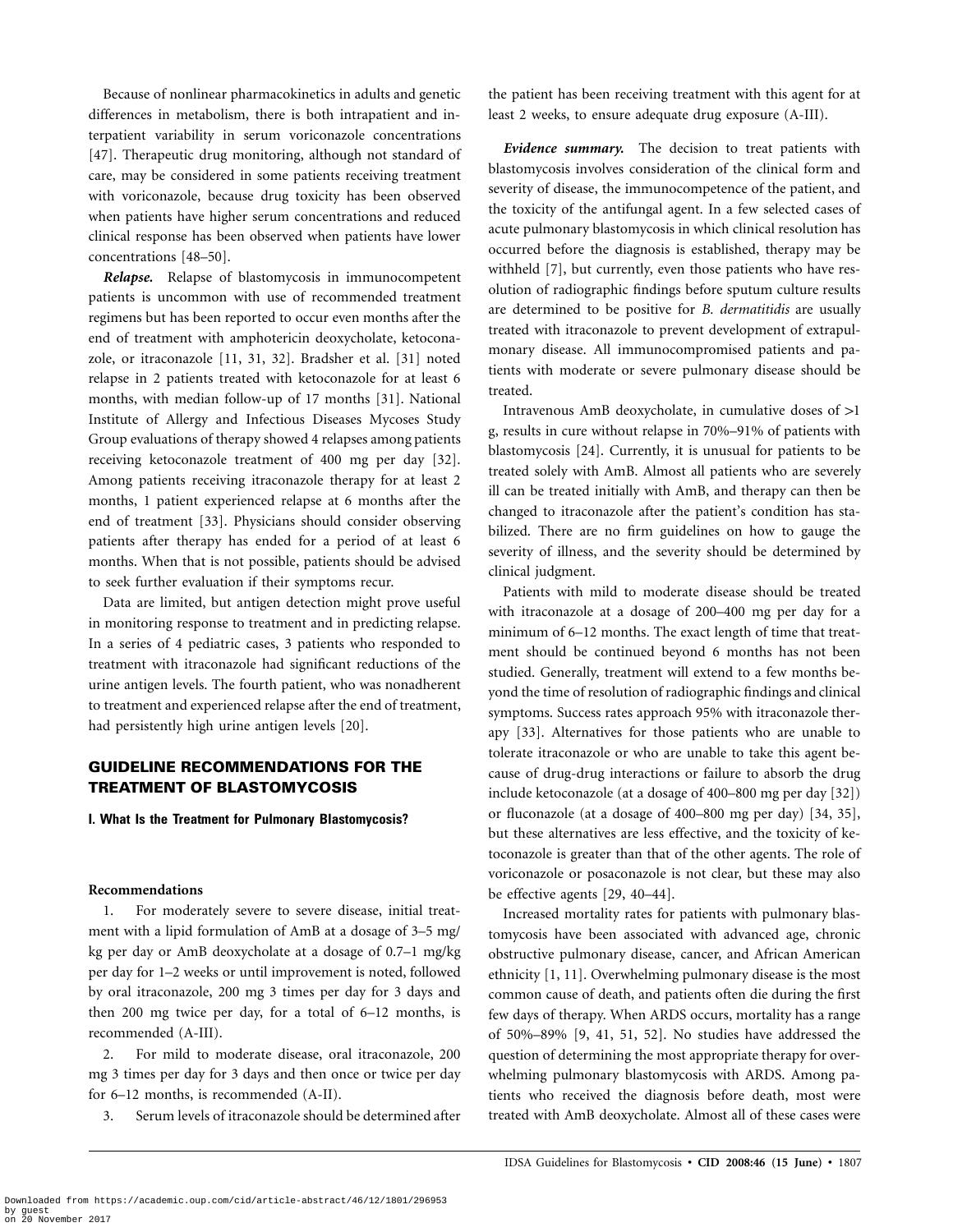reported before lipid formulations became available for use. In the most recent series of cases, all of which occurred in transplant recipients, lipid formulation AmB was used in 4 of 7 patients with ARDS, and 3 were cured; 2 others treated with AmB deoxycholate and 1 treated with voriconazole died [41]. Clearly, the number of cases is small, but there may be a role for higher dosages of AmB that can be given with the lipid formulations. Treatment with corticosteroids has been used in patients with ARDS, although no randomized, controlled trials have been preformed to support improved outcomes.

# **II. What Is the Treatment for Disseminated Extrapulmonary Blastomycosis?**

## **Recommendations**

4. For moderately severe to severe disease, lipid formulation AmB, 3–5 mg/kg per day, or AmB deoxycholate, 0.7–1 mg/kg per day, for 1–2 weeks or until improvement is noted, followed by oral itraconazole, 200 mg 3 times per day for 3 days and then 200 mg twice per day, for a total of at least 12 months, is recommended (A-III).

5. For mild to moderate disease, oral itraconazole, 200 mg 3 times per day for 3 days and then once or twice per day for 6–12 months, is recommended (A-II).

6. Patients with osteoarticular blastomycosis should receive a total of at least 12 months of antifungal therapy (A-III).

7. Serum levels of itraconazole should be determined after the patient has received this agent for at least 2 weeks, to ensure adequate drug exposure (A-III).

*Evidence summary.* All patients with disseminated disease require treatment. Even patients who are thought to have had complete resection of tissue infected with *B. dermatitidis* should be treated with antifungal therapy. The presence or absence of CNS infection is a critical factor for determining which antifungal agent to use. Most patients who have CNS infection will present with clinical manifestations of headache, confusion, or focal neurological deficits. However, in immunosuppressed patients who have disseminated blastomycosis, it is recommended that imaging studies of the brain be performed to assess the presence of CNS involvement.

Patients with severe disseminated disease should be treated with AmB deoxycholate or a lipid formulation of AmB. Success rates of 70%–91% have been reported with AmB deoxycholate [11, 23, 24]. All of these reports involved patients who received AmB deoxycholate as the sole treatment for blastomycosis. As noted for pulmonary disease, it is unusual for patients who have disseminated blastomycosis to be treated solely with an AmB formulation. Almost all patients who are severely ill can be treated initially with AmB, and then therapy can be changed to itraconazole after the patient's condition has stabilized. There are no firm guidelines on how to gauge the severity of illness, and this should be decided by clinical judgment.

Patients with mild to moderate disseminated blastomycosis that does not involve the CNS should be treated with itraconazole (200–400 mg per day) for a minimum of 6–12 months, on the basis of excellent response rates noted in a multicenter, open-label trial with this agent [33]. The exact length of time that treatment should be continued beyond 6 months has not been studied. Generally, treatment will extend to a few months beyond the time of resolution of skin or other focal lesions and clinical symptoms. Ketoconazole is less effective and more toxic than itraconazole [31, 32] and is now rarely used. Fluconazole at dosages of 400–800 mg per day is an alternative to itraconazole but is less effective [34, 35]. The role of voriconazole or posaconazole is not clear, but these may also be effective agents [40, 41]. For patients whose disease progresses during treatment with an azole or who are unable to tolerate an azole because of toxicity, treatment with an AmB formulation is recommended.

Osteoarticular blastomycosis is more difficult to treat and more likely to result in relapse [53]. Therefore, patients should receive a total of at least 1 year of treatment with an azole.

#### **III. What Is the Treatment for CNS Blastomycosis?**

## **Recommendations**

8. AmB should be given as a lipid formulation at a dosage of 5 mg/kg per day for 4–6 weeks, followed by an oral azole. Possible options for azole therapy include fluconazole (800 mg per day), itraconazole (200 mg 2 or 3 times per day), or voriconazole (200–400 mg twice per day) for at least 12 months and until resolution of CSF abnormalities (B-III).

*Evidence summary.* CNS involvement in blastomycosis occurs in <5% of cases among immunocompetent patients [17], although patients with AIDS have been reported to have rates of blastomycosis involvement as high as 40% [12, 54]. CNS blastomycosis can present as a mass lesion; an abscess in the epidural space, brain parenchyma, or vertebrae; or meningitis. Ocular disease is a rare but sight-threatening complication of CNS blastomycosis [55]. Although there are few published reports of the use of lipid formulations of AmB to treat CNS blastomycosis [29, 30], these agents are preferred because of the prolonged therapy that must be given for this form of the disease. There are experimental animal data showing superior CNS penetration by liposomal AmB, when compared with AmB lipid complex and AmB deoxycholate [56]. Whether this might translate to better efficacy of this formulation in patients with CNS blastomycosis is not clear.

<sup>1808</sup> • **CID 2008:46 (15 June)** • Chapman et al.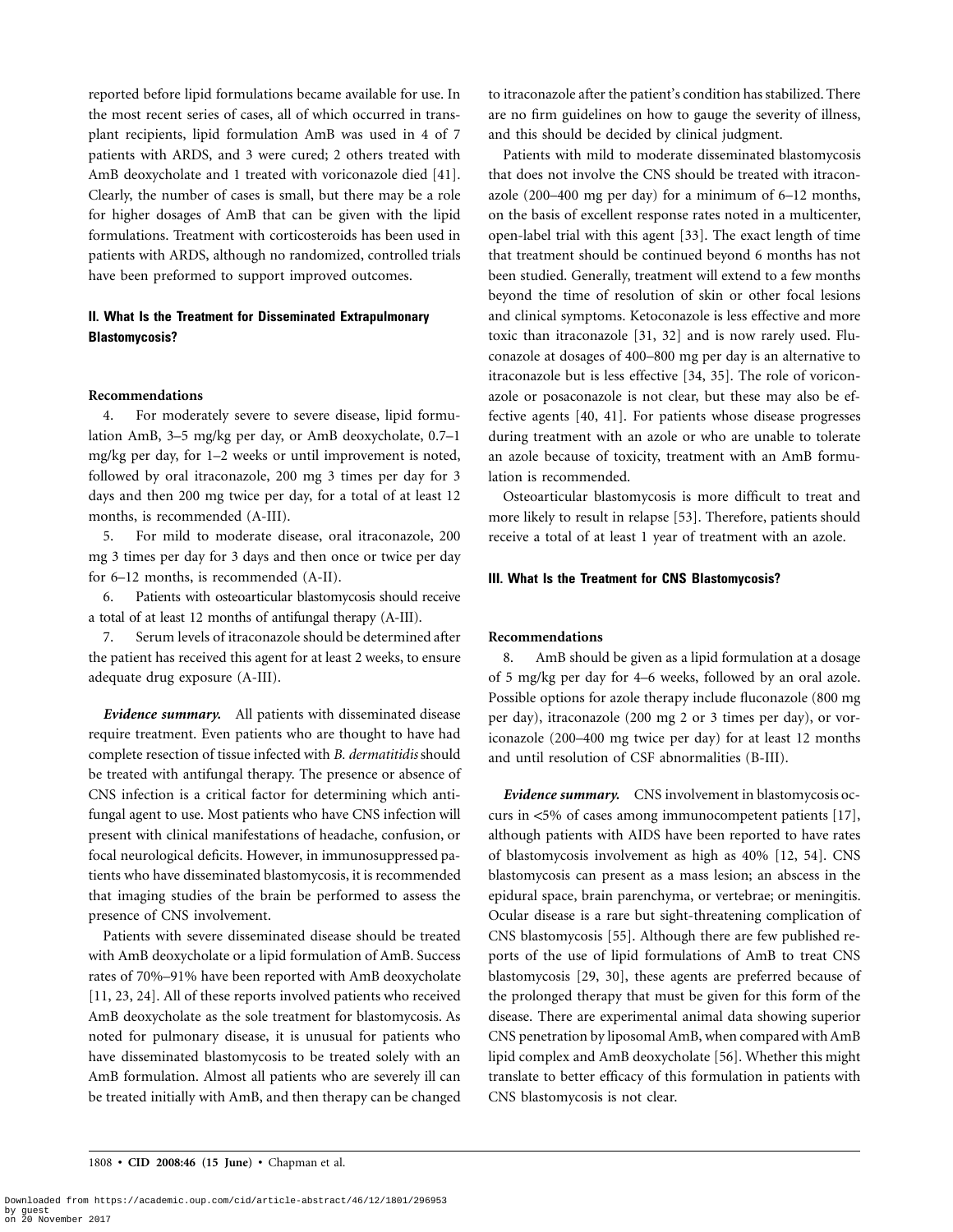Azoles should not be used as primary therapy for CNS blastomycosis but should be used as follow-up therapy after an initial response to AmB. The most appropriate azole to use is not clear. Fluconazole has excellent CSF penetration but less activity against *B. dermatitidis* than do other azoles. There are a few anecdotal reports of success [57–59]. The dosage should be 800 mg per day. Itraconazole achieves minimal levels in the CSF but has greater intrinsic activity against *B. dermatitidis* than does fluconazole. There are few case reports of CNS blastomycosis treated with itraconazole [60]. Voriconazole has good CSF penetration and excellent in vitro activity against *B. dermatitidis* and has been used to treat CNS blastomycosis [29, 42–44, 59]. There is very little experience with this agent for other forms of blastomycosis [40, 41]. To date, there are no data for posaconazole as an agent for treatment of CNS blastomycosis.

For selected patients, surgery may also be important in the management of CNS blastomycosis that causes focal neurological dysfunction. Surgical drainage of an epidural abscess or other critical lesions may be important in limiting morbidity and mortality from this disorder [61].

# **IV. What Is the Treatment for Immunosuppressed Patients with Blastomycosis?**

## **Recommendations**

9. AmB, given as a lipid formulation, 3–5 mg/kg per day, or AmB deoxycholate, 0.7–1 mg/kg per day, for 1–2 weeks or until improvement is noted, is recommended as initial therapy for patients who are immunosuppressed, including those with AIDS (A-III).

10. Itraconazole, 200 mg 3 times per day for 3 days and then twice per day, is recommended as step-down therapy after the patient has responded to initial treatment with AmB and should be given to complete a total of at least 12 months of therapy (B-III).

11. Serum levels of itraconazole should be determined after the patient has received this agent for at least 2 weeks, to ensure adequate drug exposure (A-III).

12. Life-long suppressive therapy, with oral itraconazole 200 mg per day, may be required in immunosuppressed patients if immunosuppression cannot be reversed (A-III) and in patients who experience relapse despite appropriate therapy (C-III).

*Evidence summary.* Immunosuppressed patients appear more likely than healthy hosts to develop severe pulmonary infection and disseminated blastomycosis and to die of the infection [12, 54]. Blastomycosis has been reported in patients with AIDS [12, 62], in a small number of solid-organ transplant recipients [54, 63–67], rarely in stem cell transplant recipients [68], in patients with hematologic malignancies [54], and in those receiving treatment with corticosteroids [54]. The extent of disease and the response to therapy depend on the severity of immunosuppression.

On the basis of individual case reports and small case series, AmB is the agent of choice for most patients who are immunosuppressed [12, 54, 63–65]. A lipid formulation is preferred, to reduce toxicity. Few patients continue the entire treatment course with AmB; for most patients, therapy is changed to itraconazole, 200 mg twice per day, when their symptoms have improved. However, there have been no clinical trials that have specifically assessed the role of such step-down therapy, and few data exist for immunosuppressed patients.

The use of oral azoles as initial therapy for blastomycosis in immunosuppressed patients has not been studied. Reports on individual patients who had AIDS or had received a transplant note more failures than successes when azole agents were used as initial therapy, but most patients had received ketoconazole, which is now rarely used for systemic infections [12, 54, 62, 66, 67]. Itraconazole is the preferred azole [33], but unless an immunosuppressed patient has only mild or localized disease, this should be used as step-down rather than initial therapy. Fluconazole is not as effective as itraconazole [35] and should not be used. Experience is limited with voriconazole [41] and posaconazole, and neither can be recommended for immunosuppressed patients at this time.

Relapses have been well documented among immunosuppressed patients, almost all of whom had been treated initially with ketoconazole [12, 54, 66, 67]. Long-term suppressive therapy with itraconazole is recommended for immunosuppressed patients, but there are no clinical trials that have assessed the need for suppressive therapy or the length of time that suppression should be continued for patients who have blastomycosis. Studies of patients with AIDS and histoplasmosis have shown that itraconazole can be safely discontinued in patients who have a good immunologic response to antiretroviral therapy [69]. Those patients for whom discontinuation of itraconazole was successful had received at least 1 year of itraconazole therapy, had CD4 cell counts >150 cells/ $\mu$ L for at least 6 months, and were receiving HAART [69]. The Panel thought that it was reasonable to apply similar parameters to patients with AIDS and blastomycosis. Suppressive therapy also may be warranted for patients with other immunodeficiency states that cannot be reversed, but there is minimal clinical experience on which to base this recommendation. In transplant recipients and other patients, this decision should be based on the amount of immunosuppression required and the period of time over which this immunosuppression likely will be maintained.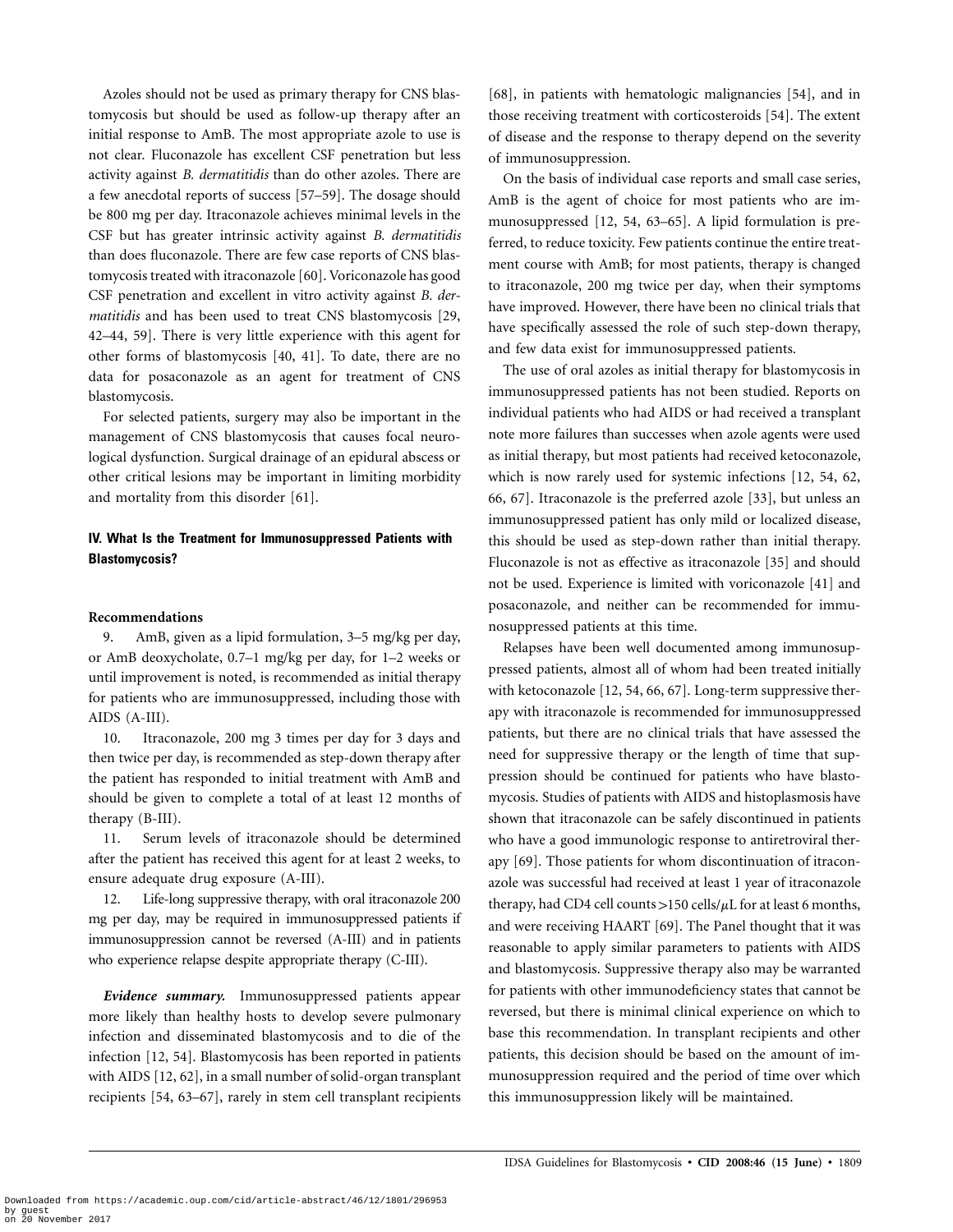# **V. What Is the Treatment for Blastomycosis in Pregnant Women and Children?**

## **Recommendations**

13. During pregnancy, lipid formulation AmB, 3–5 mg/ kg per day, is recommended (A-III). Azoles should be avoided because of possible teratogenicity (A-III).

14. If the newborn shows evidence of infection, treatment is recommended with AmB deoxycholate, 1.0 mg/kg per day  $(A-III)$ .

15. For children with severe blastomycosis, AmB deoxycholate, 0.7–1.0 mg/kg per day, or lipid formulation AmB, at a dosage of 3–5 mg/kg per day, is recommended for initial therapy, followed by oral itraconazole, 10 mg/kg per day (up to 400 mg per day), as step-down therapy, for a total of 12 months (B-III).

16. For children with mild to moderate infection, oral itraconazole, at a dosage of 10 mg/kg per day to a maximum of 400 mg per day for 6–12 months, is recommended (B-III).

17. Serum levels of itraconazole should be determined after the patient has received this agent for at least 2 weeks, to ensure adequate drug exposure (A-III).

*Evidence summary.* Important issues in pregnancy include the risk of teratogenic complications of azole therapy and of transplacental transmission of *B. dermatitidis* to the fetus [70]. Transplacental transmission might be prevented by antifungal therapy before delivery, but the evidence is not adequate to make a recommendation. The placenta should be examined histopathologically for granulomas and organisms resembling *B. dermatitidis.* Furthermore, the baby should be monitored for the development of blastomycosis, in which case, treatment with AmB deoxycholate is recommended.

AmB remains the treatment of choice during pregnancy, and the lipid formulations are safe [71, 72]. The azoles are teratogenic and embryotoxic in animals and should be avoided during pregnancy, especially during the first trimester. Longterm fluconazole administration during pregnancy has been associated with congenital anomalies [73]. Reports suggesting that fetal risk is not increased [74–76] focused on low-dose, short-duration therapy and should not be used as a basis for azole treatment of pregnant women with blastomycosis.

Blastomycosis is less commonly described in children, but the clinical spectrum of disease is similar to that described in adults [1, 4, 77, 78]. A report of 10 children with blastomycosis indicated that the diagnosis in children, compared with adults,

is more difficult to establish and that the response to oral azoles is less than satisfactory [77]. Children with life-threatening or CNS disease should be treated with AmB deoxycholate or a lipid formulation of AmB [29]. In general, children tolerate the deoxycholate formulation of AmB better than adults do, and lipid formulations may not be needed. Itraconazole, at a dosage of 10 mg/kg per day, has been used successfully as treatment of a limited number of pediatric patients with non–life-threatening, non-CNS disease [77, 78]. As is the case with adults, measurement of serum itraconazole levels is recommended to ensure adequate absorption of this agent.

## **PERFORMANCE MEASURES**

1. Itraconazole is the preferred azole for initial therapy of patients with mild to moderate blastomycosis and as step-down therapy after treatment with AmB. When other azole agents are used, the medical record should document the specific reasons that itraconazole was not used and why other azoles were used.

2. Patients with severe or moderately severe blastomycosis should be treated with an AmB formulation initially. When AmB is used, the patient's electrolytes, renal function, and blood counts should be monitored several times per week and documented in the medical record.

3. Itraconazole drug levels should be measured during the first month in patients with disseminated or pulmonary blastomycosis, and these levels should be documented in the medical record, as well as the physician's response to levels that are too low.

#### **Acknowledgments**

The Expert Panel expresses its gratitude to Drs. David Andes, H. Gunner Deery, and George A. Sarosi, for their thoughtful reviews of earlier drafts. *Financial support.* Infectious Diseases Society of America.

*Potential conflicts of interest.* L.A.P. has served as a speaker and consultant to Schering-Plough and Pfizer. P.G.P. has received grant support from Schering-Plough, Pfizer, Merck, and Astellas; has been an adhoc consultant for Pfizer; and has been a speaker for Pfizer and Astellas. C.A.K. has received research grants from Merck, Astellas, and Schering-Plough and serves on the speaker's bureau for Merck, Astellas, Pfizer, and Schering– Plough. All other authors: no conflicts.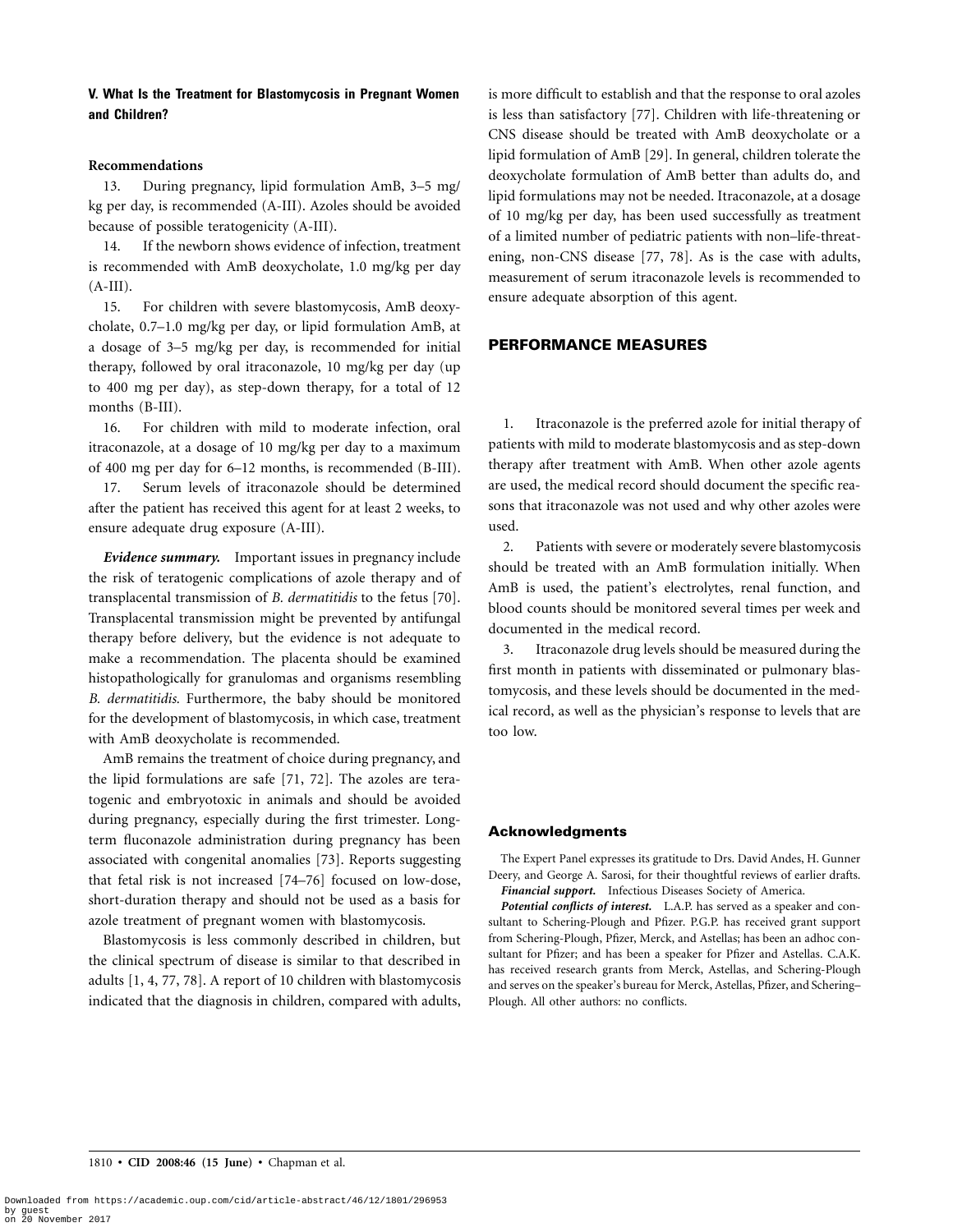#### **Table A1. Expert panel.**

| Name                 | Affiliation                                                                               | Specialty           |
|----------------------|-------------------------------------------------------------------------------------------|---------------------|
| Stanley W. Chapman   | University of Mississippi Medical<br>Center, Jackson                                      | Infectious Diseases |
| Robert W. Bradsher   | University of Arkansas for Medical<br>Sciences, Little Rock                               | Infectious Diseases |
| William E. Dismukes  | University of Alabama at Birmingham                                                       | Infectious Diseases |
| Carol A. Kauffman    | University of Michigan, Veterans<br>Affairs Ann Arbor Healthcare<br>System, Ann Arbor, MI | Infectious Diseases |
| Peter G. Pappas      | University of Alabama at Birmingham                                                       | Infectious Diseases |
| Laurie A. Proia      | Rush Medical Center, Chicago, IL                                                          | Infectious Diseases |
| Michael G. Threlkeld | Germantown, TN                                                                            | Infectious Diseases |

#### **References**

- 1. Dworkin MS, Duckro AN, Proia L, Semel JD, Huhn G. The epidemiology of blastomycosis in Illinois and factors associated with death. Clin Infect Dis **2005**; 41:e107–11.
- 2. Klein BS, Vergeront JM, Weeks RJ, et al. Isolation of *Blastomyces dermatitidis* in soil associated with a large outbreak of blastomycosis in Wisconsin. N Engl J Med **1986**; 314:529–34.
- 3. Klein BS, Vergeront JM, DiSalvo AF, Kaufman L, Davis JP. Two outbreaks of blastomycosis along rivers in Wisconsin: isolation of *Blastomyces dermatitidis* from riverbank soil and evidence of its transmission along waterways. Am Rev Respir Dis **1987**; 136:1333–8.
- 4. Crampton TL, Light RB, Berg GM, et al. Epidemiology and clinical spectrum of blastomycosis diagnosed at Manitoba hospitals. Clin Infect Dis **2002**; 34:1310–6.
- 5. Cano MV, Ponce-de-Leon GF, Tippen S, Lindsley MD, Warwick M, Hajjeh RA. Blastomycosis in Missouri: epidemiology and risk factors for endemic disease. Epidemiol Infect **2003**; 131:907–14.
- 6. Gray NA, Baddour LM. Cutaneous inoculation blastomycosis. Clin Infect Dis **2002**; 34:e44–9.
- 7. Recht LD, Philips JR, Eckman MR, Sarosi GA. Self-limited blastomycosis: a report of thirteen cases. Am Rev Respir Dis **1979**; 120: 1109–12.
- 8. Sheflin JR, Campbell JA, Thompson GP. Pulmonary blastomycosis: findings on chest radiographs in 63 patients. AJR Am J Roentgenol **1990**; 154:1177–80.
- 9. Meyer KC, McManus EJ, Maki DG. Overwhelming pulmonary blastomycosis associated with the adult respiratory distress syndrome. N Engl J Med **1993**; 329:1231–6.
- 10. Baumgardner DJ, Buggy BP, Mattson BJ, Burdick JS, Ludwig D. Epidemiology of blastomycosis in a region of high endemicity in north central Wisconsin. Clin Infect Dis **1992**; 15:629–35.
- 11. Chapman SW, Lin AC, Hendricks KA, et al. Endemic blastomycosis in Mississippi: epidemiological and clinical studies. Semin Respir Infect **1997**; 12:219–28.
- 12. Pappas PG, Pottage JC, Powderly WG, et al. Blastomycosis in patients with the acquired immunodeficiency syndrome. Ann Intern Med **1992**; 116:847–53.
- 13. Field MJ, Lohr KN. Institute of Medicine Committee to Advise the Public Health Service on Clinical Practice Guidelines, clinical practice guidelines: directions for a new program. Washington, DC: National Academy Press, **1990**:52–77.
- 14. Busey JF. Blastomycosis. 3. A comparative study of 2-hydroxystilbamidine and amphotericin B therapy. Am Rev Respir Dis **1972**; 105:812–8.
- 15. Canadian Task Force on the Periodic Health Examination. The periodic health examination. Can Med Assoc J **1979**; 121:1193–254.
- 16. Martynowicz MA, Prakash UB. Pulmonary blastomycosis: an appraisal of diagnostic techniques. Chest **2002**; 121:768–73.
- 17. Lemos LB, Guo M, Baliga M. Blastomycosis: organ involvement and etiologic diagnosis: a review of 123 patients from Mississippi. Ann Diagn Pathol **2000**; 4:391–406.
- 18. Areno JP 4th, Campbell GD Jr, George RB. Diagnosis of blastomycosis. Semin Respir Infect **1997**; 12:252–62.
- 19. Durkin M, Witt J, Lemonte A, Wheat B, Connolly P. Antigen assay with the potential to aid in diagnosis of blastomycosis. J Clin Microbiol **2004**; 42:4873–5.
- 20. Mongkolrattanothai K, Peev M, Wheat LJ, Marcinak J. Urine antigen detection of blastomycosis in pediatric patients. Pediatr Infect Dis J **2006**; 25:1076–8.
- 21. Bradsher RW, Pappas PG. Detection of specific antibodies in human blastomycosis by enzyme immunoassay. South Med J **1995**; 88:1256–9.
- 22. Friedman JA, Wijdicks EF, Fulgham JR, Wright AJ. Meningoencephalitis due to *Blastomyces dermatitidis:* case report and literature review. Mayo Clin Proc **2000**; 75:403–8.
- 23. Parker JD, Doto IL, Tosh FE. A decade of experience with blastomycosis and its treatment with amphotericin B: a National Communicable Disease Center Cooperative Mycoses Study. Am Rev Respir Dis **1969**; 99:895–902.
- 24. Bradsher RW. Histoplasmosis and blastomycosis. Clin Infect Dis **1996**; 22(Suppl 2):S102–11.
- 25. Clemons KV, Stevens DA. Comparative efficacies of amphotericin B lipid complex and amphotericin B deoxycholate suspension against murine blastomycosis. Antimicrob Agents Chemother **1991**; 35:2144–6.
- 26. Cook PP. Amphotericin B lipid complex for the treatment of recurrent blastomycosis of the brain in a patient previously treated with itraconazole. South Med J **2001**; 94:548–9.
- 27. Linden P, Williams P, Chan KM. Efficacy and safety of amphotericin B lipid complex injection (ABLC) in solid-organ transplant recipients with invasive fungal infections. Clin Transplant **2000**; 14:329–39.
- 28. Perfect JR. Treatment of non-*Aspergillus* moulds in immunocompromised patients, with amphotericin B lipid complex. Clin Infect Dis **2005**; 40(Suppl 6):S401–8.
- 29. Panicker J, Walsh T, Kamani N. Recurrent central nervous system blastomycosis in an immunocompetent child treated successfully with sequential liposomal amphotericin B and voriconazole. Pediatr Infect Dis J **2006**; 25:377–9.
- 30. Chowfin A, Tight R, Mitchell S. Recurrent blastomycosis of the central nervous system: case report and review. Clin Infect Dis **2000**; 30:969–71.
- 31. Bradsher RW, Rice DC, Abernathy RS. Ketoconazole therapy for endemic blastomycosis. Ann Intern Med **1985**; 103:872–9.
- 32. National Institute of Allergy and Infectious Diseases Mycoses Study Group. Treatment of blastomycosis and histoplasmosis with ketocon-